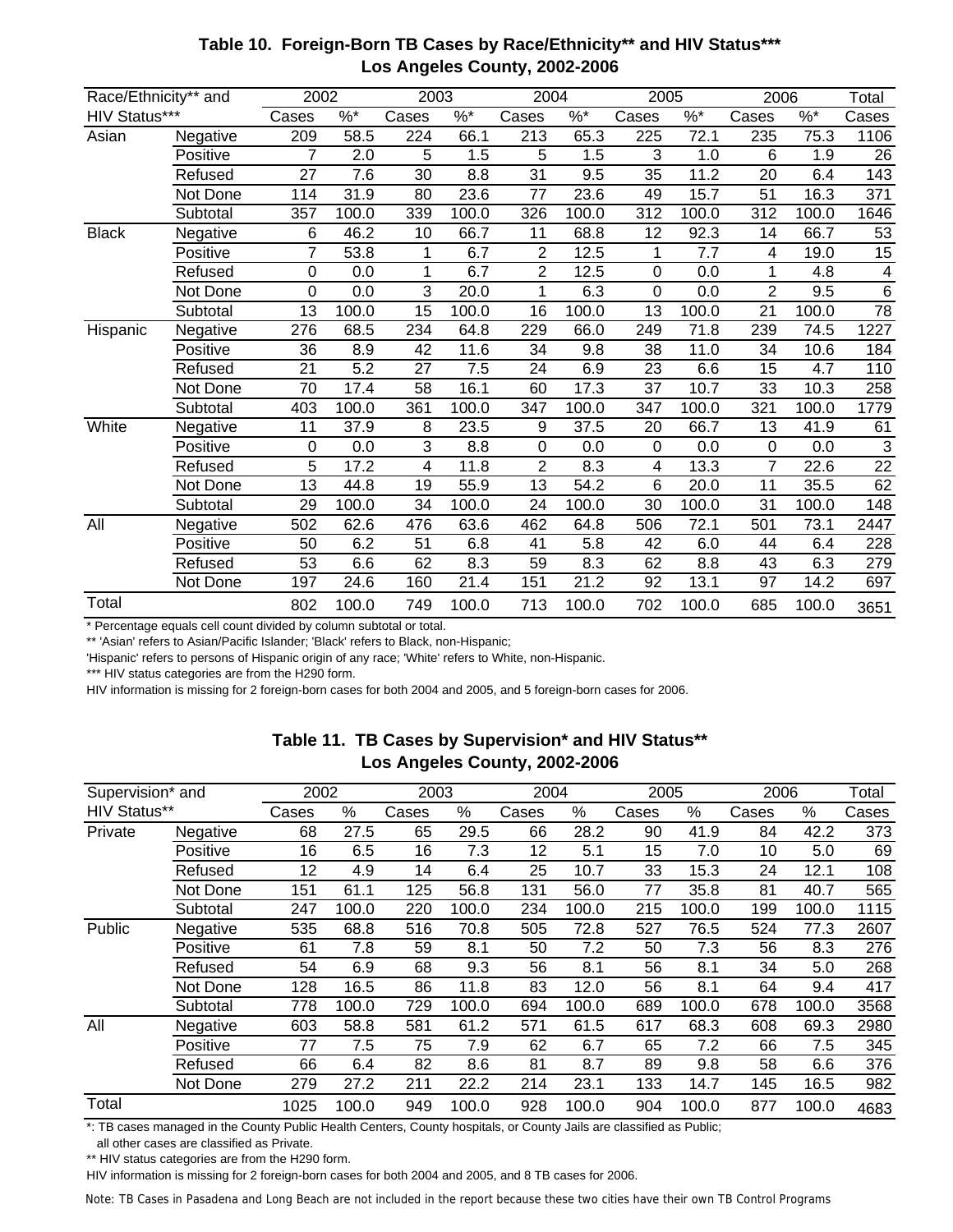| Supervision* and |          |       | 2002<br>2003 |       | 2004  |                | 2005  |       | 2006  |       | Total |       |
|------------------|----------|-------|--------------|-------|-------|----------------|-------|-------|-------|-------|-------|-------|
| HIV Status**     |          | Cases | %            | Cases | %     | Cases          | $\%$  | Cases | %     | Cases | %     | Cases |
| Private          | Negative | 28    | 41.8         | 14    | 29.2  | 23             | 52.3  | 34    | 63.0  | 29    | 59.2  | 128   |
|                  | Positive | 11    | 16.4         | 11    | 22.9  | 5              | 11.4  | 10    | 18.5  |       | 14.3  | 44    |
|                  | Refused  | 3     | 4.5          | 3     | 6.3   | $\overline{2}$ | 4.5   |       | 1.9   |       | 2.0   | 10    |
|                  | Not Done | 25    | 37.3         | 20    | 41.7  | 14             | 31.8  | 9     | 16.7  | 12    | 24.5  | 80    |
|                  | Subtotal | 67    | 100.0        | 48    | 100.0 | 44             | 100.0 | 54    | 100.0 | 49    | 100.0 | 262   |
| Public           | Negative | 189   | 73.5         | 176   | 68.0  | 176            | 78.6  | 208   | 78.2  | 173   | 77.6  | 922   |
|                  | Positive | 37    | 14.4         | 44    | 17.0  | 24             | 10.7  | 31    | 11.7  | 31    | 13.9  | 167   |
|                  | Refused  | 6     | 2.3          | 22    | 8.5   | 8              | 3.6   | 16    | 6.0   | 11    | 4.9   | 63    |
|                  | Not Done | 25    | 9.7          | 17    | 6.6   | 16             | 7.1   | 11    | 4.1   | 8     | 3.6   | 77    |
|                  | Subtotal | 257   | 100.0        | 259   | 100.0 | 224            | 100.0 | 266   | 100.0 | 223   | 100.0 | 1229  |
| All              | Negative | 217   | 67.0         | 190   | 61.9  | 199            | 74.3  | 242   | 75.6  | 202   | 74.3  | 1050  |
|                  | Positive | 48    | 14.8         | 55    | 17.9  | 29             | 10.8  | 41    | 12.8  | 38    | 14.0  | 211   |
|                  | Refused  | 9     | 2.8          | 25    | 8.1   | 10             | 3.7   | 17    | 5.3   | 12    | 4.4   | 73    |
|                  | Not Done | 50    | 15.4         | 37    | 12.1  | 30             | 11.2  | 20    | 6.3   | 20    | 7.4   | 157   |
| Total            |          | 324   | 100.0        | 307   | 100.0 | 268            | 100.0 | 320   | 100.0 | 272   | 100.0 | 1491  |

## **Table 12. 25-44 Year Old TB Cases by Supervision\* and HIV Status\*\* Los Angeles County, 2002-2006**

\* TB cases managed in the County Public Health Centers, County hospitals, or County Jails are classified as Public;

all other cases are classified as Private.

\*\* HIV status categories are from the H290 form.

HIV information is missing for 1 foreign-born case for both 2004 and 2005, and 1 U.S.-born case for 2006.

| Table 13. HIV Co-infected TB Cases by Race/Ethnicity* and Gender |
|------------------------------------------------------------------|
| Los Angeles County, 2002-2006                                    |

| Race/Ethnicity* |          | 2002<br>2003 |       |       | 2004  |       | 2005  |       | 2006  |       | Total |       |
|-----------------|----------|--------------|-------|-------|-------|-------|-------|-------|-------|-------|-------|-------|
| and Gender      |          | Cases        | %     | Cases | %     | Cases | %     | Cases | %     | Cases | %     | Cases |
| Asian           | Female   | 0            | 0.0   | 0     | 0.0   | 0     | 0.0   |       | 33.3  | 0     | 0.0   |       |
|                 | Male     |              | 100.0 | 5     | 100.0 | 5     | 100.0 | 2     | 66.7  | 6     | 100.0 | 25    |
|                 | Subtotal |              | 100.0 | 5     | 100.0 | 5.    | 100.0 | 3     | 100.0 | 6     | 100.0 | 26    |
| <b>Black</b>    | Female   | 8            | 40.0  | 4     | 33.3  | 3     | 20.0  | 3     | 18.8  | 5     | 33.3  | 23    |
|                 | Male     | 12           | 60.0  | 8     | 66.7  | 12    | 80.0  | 13    | 81.3  | 10    | 66.7  | 55    |
|                 | Subtotal | 20           | 100.0 | 12    | 100.0 | 15    | 100.0 | 16    | 100.0 | 15    | 100.0 | 78    |
| Hispanic        | Female   | 9            | 19.6  | 8     | 16.3  | 4     | 11.1  | 8     | 19.5  | 5     | 12.5  | 34    |
|                 | Male     | 37           | 80.4  | 41    | 83.7  | 32    | 88.9  | 33    | 80.5  | 35    | 87.5  | 178   |
|                 | Subtotal | 46           | 100.0 | 49    | 100.0 | 36    | 100.0 | 41    | 100.0 | 40    | 100.0 | 212   |
| White           | Female   | 0            | 0.0   | 0     | 0.0   | 1     | 16.7  | 1     | 20.0  |       | 20.0  | 3     |
|                 | Male     | 4            | 100.0 | 9     | 100.0 | 5     | 83.3  | 4     | 80.0  | 4     | 80.0  | 26    |
|                 | Subtotal | 4            | 100.0 | 9     | 100.0 | 6     | 100.0 | 5     | 100.0 | 5     | 100.0 | 29    |
| All             | Female   | 17           | 22.1  | 12    | 16.0  | 8     | 12.9  | 13    | 20.0  | 11    | 16.7  | 61    |
|                 | Male     | 60           | 77.9  | 63    | 84.0  | 54    | 87.1  | 52    | 80.0  | 55    | 83.3  | 284   |
| Total           |          | 77           | 100.0 | 75    | 100.0 | 62    | 100.0 | 65    | 100.0 | 66    | 100.0 | 345   |

\* 'Asian' refers to Asian/Pacific Islander; 'Black' refers to Black, non-Hispanic;

'Hispanic' refers to persons of Hispanic origin of any race; 'White' refers to White, non-Hispanic.